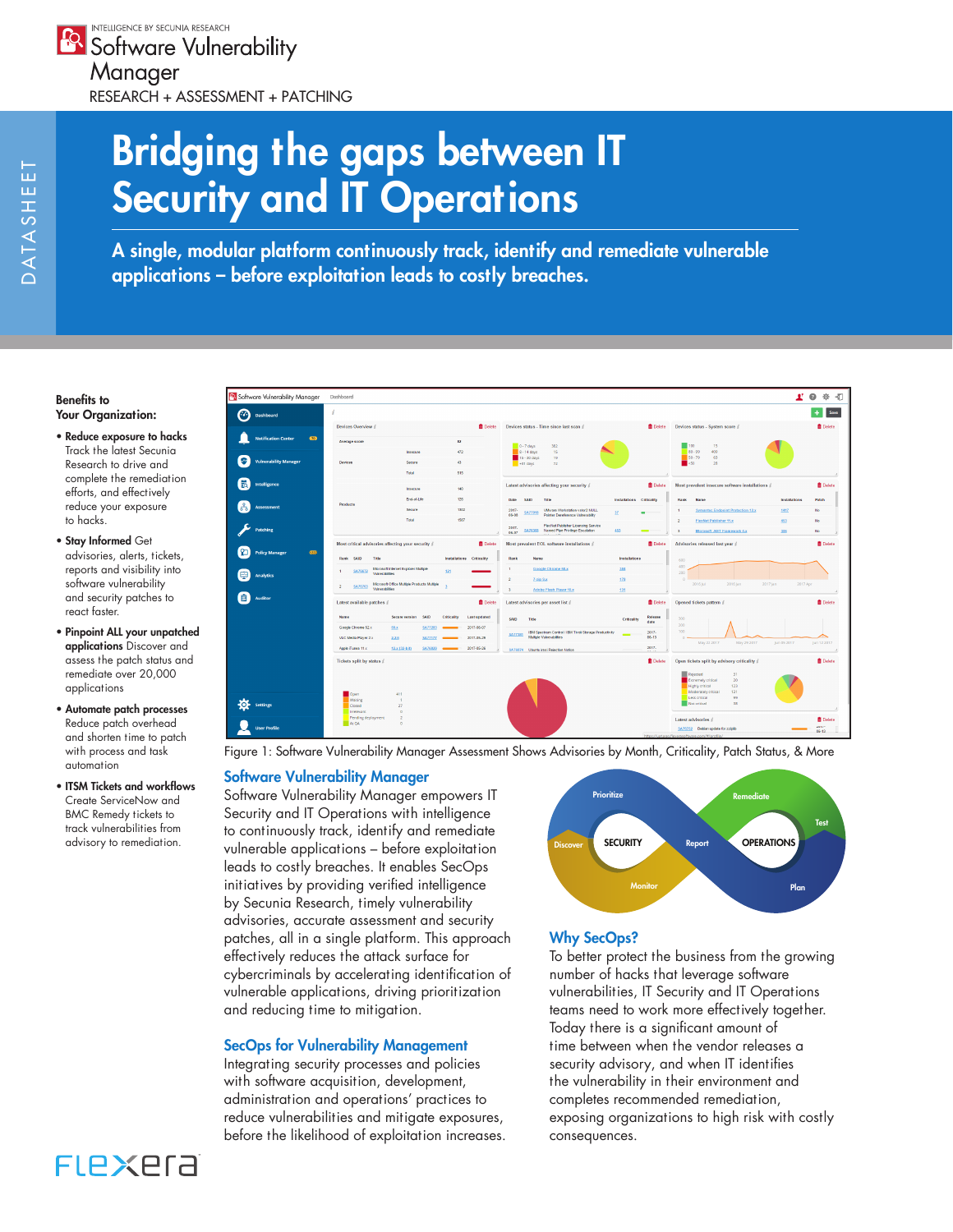How We Help

| Verified Intelligence                                                  | Secunia Research analyzes hundreds of potential vulnerabilities every day and releases advisories<br>for verified vulnerabilities.                                                                                                                                                                                                                                                                                                                                                                                                                      |
|------------------------------------------------------------------------|---------------------------------------------------------------------------------------------------------------------------------------------------------------------------------------------------------------------------------------------------------------------------------------------------------------------------------------------------------------------------------------------------------------------------------------------------------------------------------------------------------------------------------------------------------|
| Secunia Advisories                                                     | Secunia Research advisories contain detailed information used by Security Analysts to assess risk<br>and determine what actions are needed to keep their business protected from cybercriminals and<br>hackers. Covering applications and systems since 2003, each advisory represents a full picture of<br>the vulnerability in the product, including:<br>• CVSS Score<br>· Secunia Research Criticality Rating<br>. How the vulnerability can be exploited<br>• Impact of exploitation<br>• Links to patches and a description of mitigation actions |
| Coverage of all applications<br>and systems                            | With one of the largest software vulnerability databases in the market, covering over 55,000<br>applications and systems across all platforms, we are committed to covering all the applications<br>that our customers manage in their environment.                                                                                                                                                                                                                                                                                                     |
| <b>Patch Assessment</b>                                                | Software Vulnerability Manager utilizes Flexera's proprietary vulnerability database to detect<br>and assess the security state of over 20,000 desktop and server applications. This database is<br>the foundation of our solution and provides insights into software vulnerabilities not provided by<br>vulnerability scanners. All the intelligence in the database is assessed and verified by<br>Secunia Research.                                                                                                                                 |
| Prioritization                                                         | Software Vulnerability Manager provides a criticality rating determined by Secunia Research to help<br>quickly understand how a vulnerability can be exploited and the possible impact of exploitation<br>to determine which patches to apply first. The product allows organizations to determine overall<br>criticality based on the criticality you give to the application, the system or the asset.                                                                                                                                                |
| Remediation                                                            | Software Vulnerability Manager delivers pre-packaged patches associated with the patch<br>assessment results, making it possible deploy the right patches faster and more reliably. This helps<br>organizations apply patches in a timely manner, ahead of the availability of exploit kits for known<br>software vulnerabilities.                                                                                                                                                                                                                      |
| Patching of Non-Microsoft<br>Applications on<br><b>Windows Systems</b> | Software Vulnerability Manager leverages Windows Server Update Service (WSUS) and<br>System Center Configuration Manager (SCCM) for the deployment of security patches.<br>WSUS and SCCM are widely used to manage patching of Windows environments, but they<br>lack support for non-Microsoft products for Windows. Software Vulnerability Manager closes<br>this gap while integrating with existing technologies and processes, speeding up adoption<br>and reducing the need for extensive training.                                               |
| Comprehensive management                                               | Comprehensive management features drive alerts, risk assessment, mitigation, verification<br>and continuous reporting. Those features make the intelligence provided by Secunia Research<br>actionable and link the steps of the Continuous Software Vulnerability Management Process<br>(Figure 2)                                                                                                                                                                                                                                                     |
| <b>Reports and Dashboards</b>                                          | Reports and Dashboards allow you to analyze performance and give visibility into your<br>information security strategies to management. Reports also provide deep insight into such<br>processes for auditing and compliance check purposes.                                                                                                                                                                                                                                                                                                            |
| <b>Integrations</b>                                                    | Software Vulnerability Manager has integration interfaces (APIs) to allow data import, export<br>and building custom integrations. We provide out-of-the-box integration with:                                                                                                                                                                                                                                                                                                                                                                          |
|                                                                        | $\geq$ bmc<br><b>Servicenow</b><br>FlexNet Manager <sup>®</sup> Suite<br>for Enterprises<br>System Center<br>Configuration Manager                                                                                                                                                                                                                                                                                                                                                                                                                      |